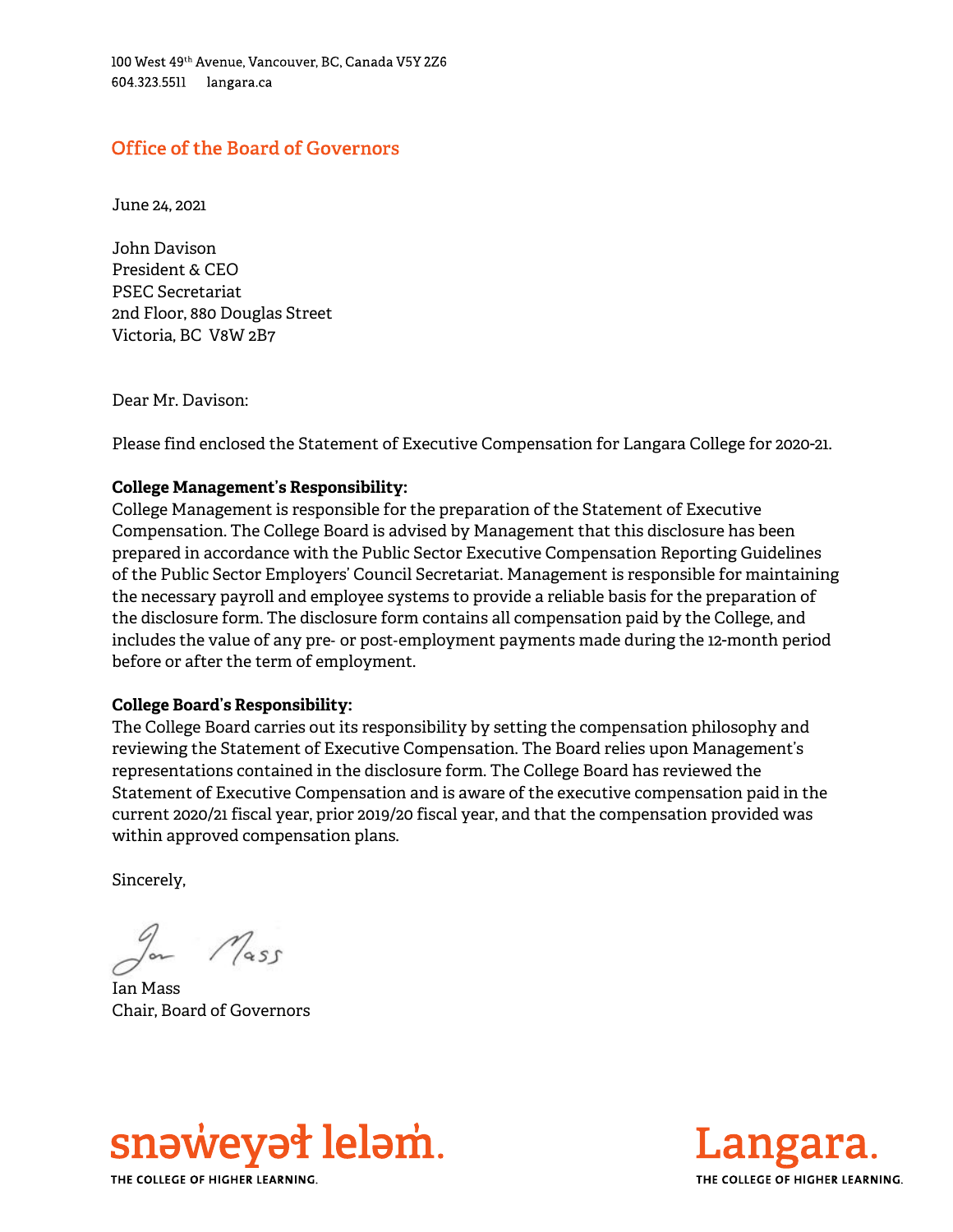

# **TOTAL COMPENSATION PHILOSOPHY FOR EXCLUDED MANAGEMENT AND ADMINISTRATION STAFF**

November 2015

## *Langara College's compensation philosophy is to provide an excluded compensation plan that is subject to relevant government legislation, public policy and compensation guidelines***.**

## **Overall Objectives**

Our total compensation program is a fiscally responsible management tool that supports the College's mission and aligns our values, culture, business strategy, operational & financial needs with a goal of ongoing growth and success. The program is designed to:

- Ensure our ability to attract, motivate and retain high caliber, fully engaged employees who drive the organization's success; and
- Provide opportunity to recognize, encourage and reward employee performance and growth; and
- Encourage competency building by better linking career/leadership development, performance management and rewards; and
- Facilitate our ability to adapt and respond to changing and unique circumstances.

# **Guiding Principles**

Langara College believes that the compensation program is a key component of our Human Resources Workforce Strategy and a driver of organizational and business effectiveness. We have designed our program around four guiding principles, which are aligned with our mission and values.

### **1. Performance:**

A key objective of our program is to attract, motivate and retain talented employees who drive our success. The program is designed to support and promote a performance-based work culture that generates organizational growth; rewards and motivates employees to attain the College's longer term strategic goals; and encourages competency building and career development. We believe that employees who, at a minimum, "meet expectations" on a consistent basis should be rewarded with an incrementally higher base pay. On an annual basis, employees and managers will engage in a performance and development review and planning process. This process will be linked to our leadership development program.

### **2. Differentiation:**

Positions will be created and classified on an individual basis, and assigned an appropriate pay grade on the approved salary pay grid in accordance with PSEC guidelines. To ensure internal and external equity, Langara's compensation program will include a pay grade structure that establishes step increases and differentials based on a number of factors including level of position, scope, complexity, accountability, service and so on. Differentiation of salary is supported where there are differences in the scope of the position and/or due to superior individual or team contributions.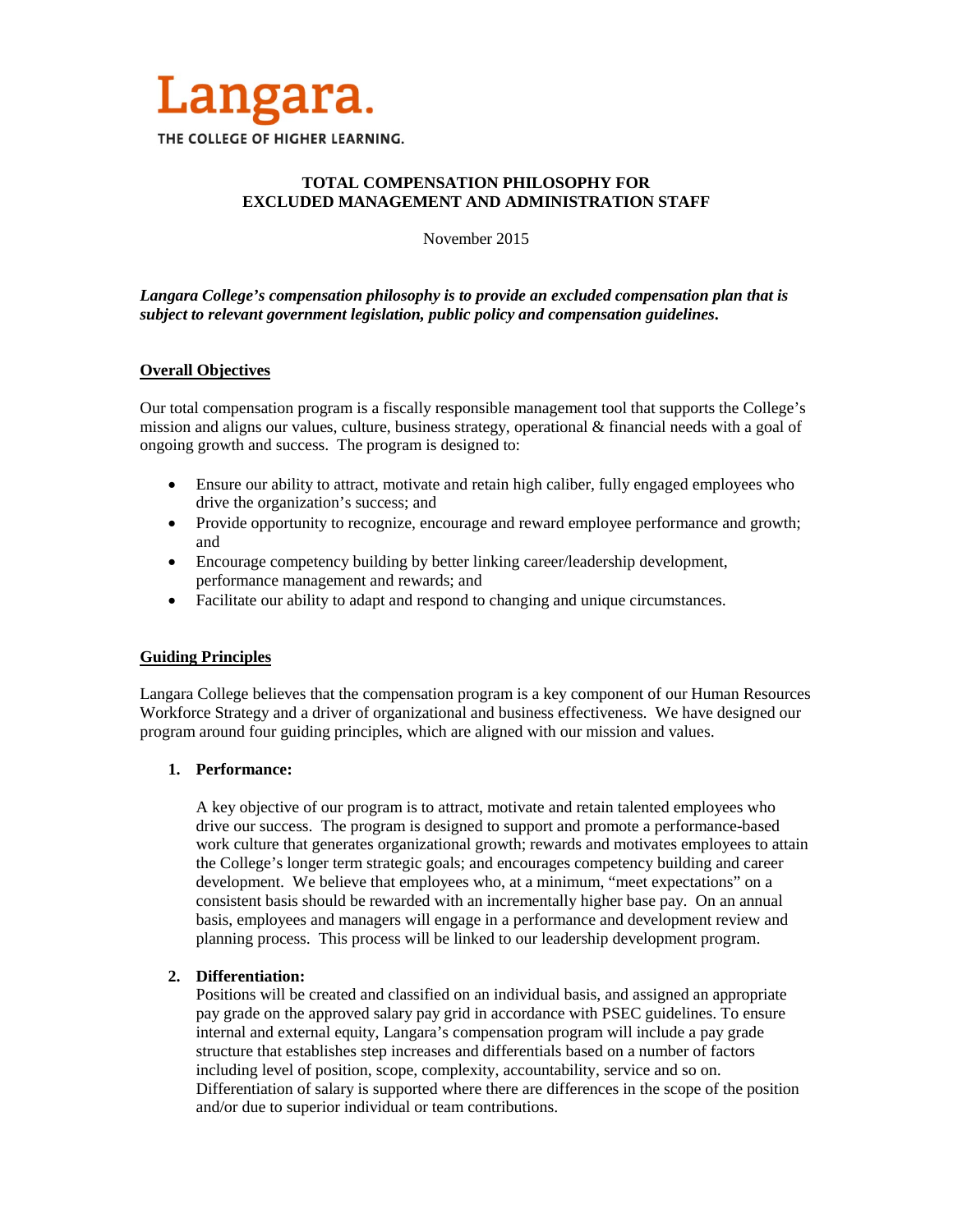Total Compensation Philosophy for Excluded Management and Administration Staff Langara College November 2015 Page 2 of 5

### **3. Accountability:**

Langara's compensation program is designed to be fiscally responsible, consistent with the sector and in-line with PSEC guidelines. Key program elements will include accompanying business process guidelines and protocol to ensure appropriate and objective application and administration of the program. All compensation decisions will be based upon a clear and well documented business rationale that demonstrates the appropriate expenditure of public funds, and follow the appropriate process for submission, review and approval.

## **4. Transparent:**

In alignment with our culture, we will strive to communicate openly about the strategic directions of the College and the design and management of the compensation program. The compensation process is intended to be fair and transparent so that all employees, leaders and the public understand our philosophy, total compensation program and processes. We will work hard to administer the compensation program in a manner that is consistent and free from discrimination while protecting individual personal information.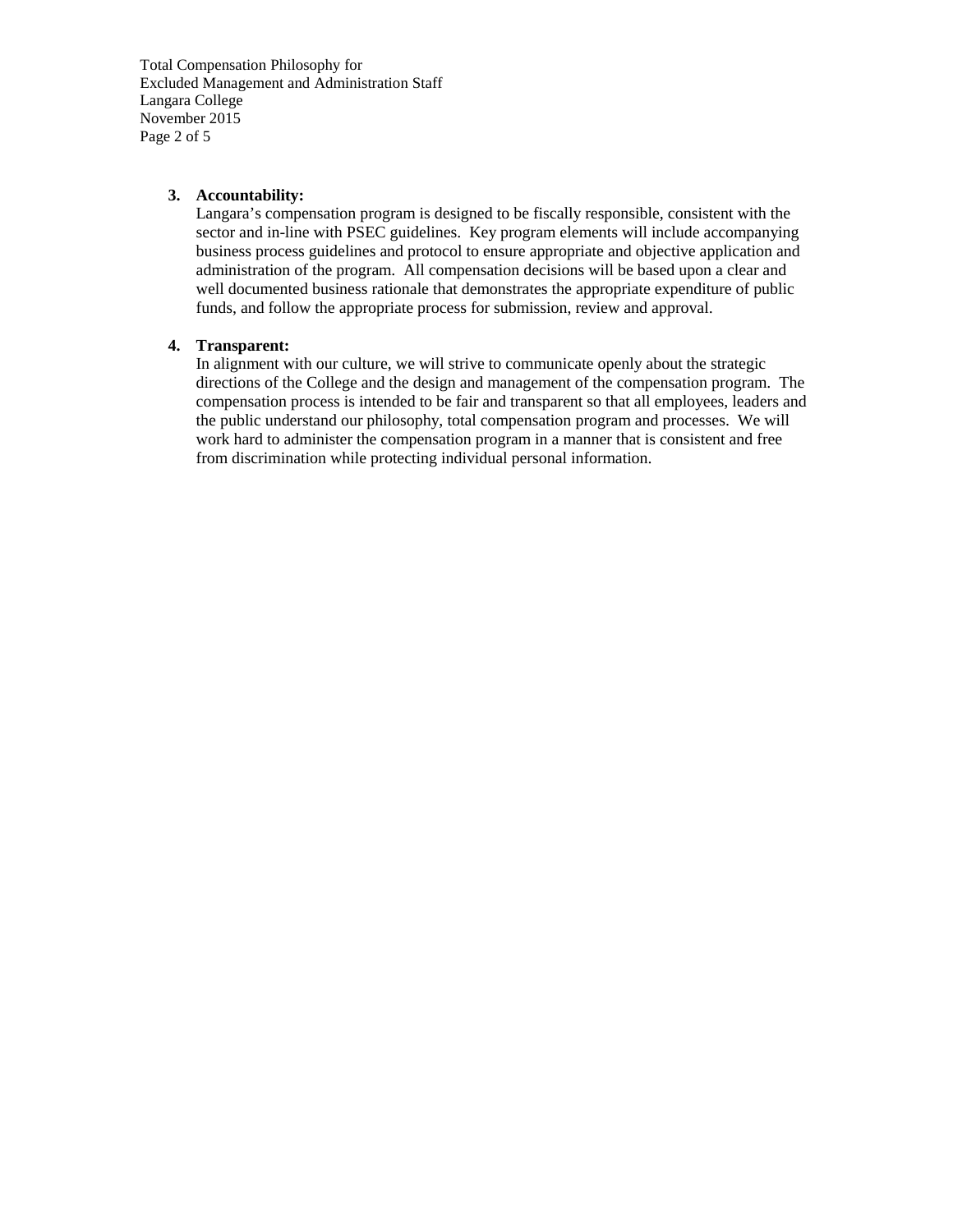Total Compensation Philosophy for Excluded Management and Administration Staff Langara College November 2015 Page 3 of 5

## **Role of Total Compensation Elements**

Langara College believes in providing employees with a challenging workplace, support for their development and rewards for their contribution. In addition to base salary, our total compensation program includes other types of indirect compensation and non-monetary rewards and benefits across four main elements:



- **Compensation** The program provides fair compensation for the scope and breadth of job responsibilities and the education, competencies, and experience that employees bring to their roles. It also allows for incremental progression to recognize and reward employee growth and performance.
- **Benefits** Health insurance such as medical, dental, extended health, Life/LTD/ADD and retirement benefits provide security and protection to employees and their families.
- **Career Development** Leadership and professional development and other learning opportunities provide support for competency/skill development, upgrades and other career development activities.
- **Work/Life** Paid time off including leave and holidays, employee wellness programs, EAP and other programs help employees balance their work and personal demands.

## **Comparator Groups**

Langara College is a public institution serving a large and diverse population. Because we must compete with other employers, both within the sector and in the larger marketplace, the College works to stay abreast of current market trends and will assess the competitiveness of our program regularly.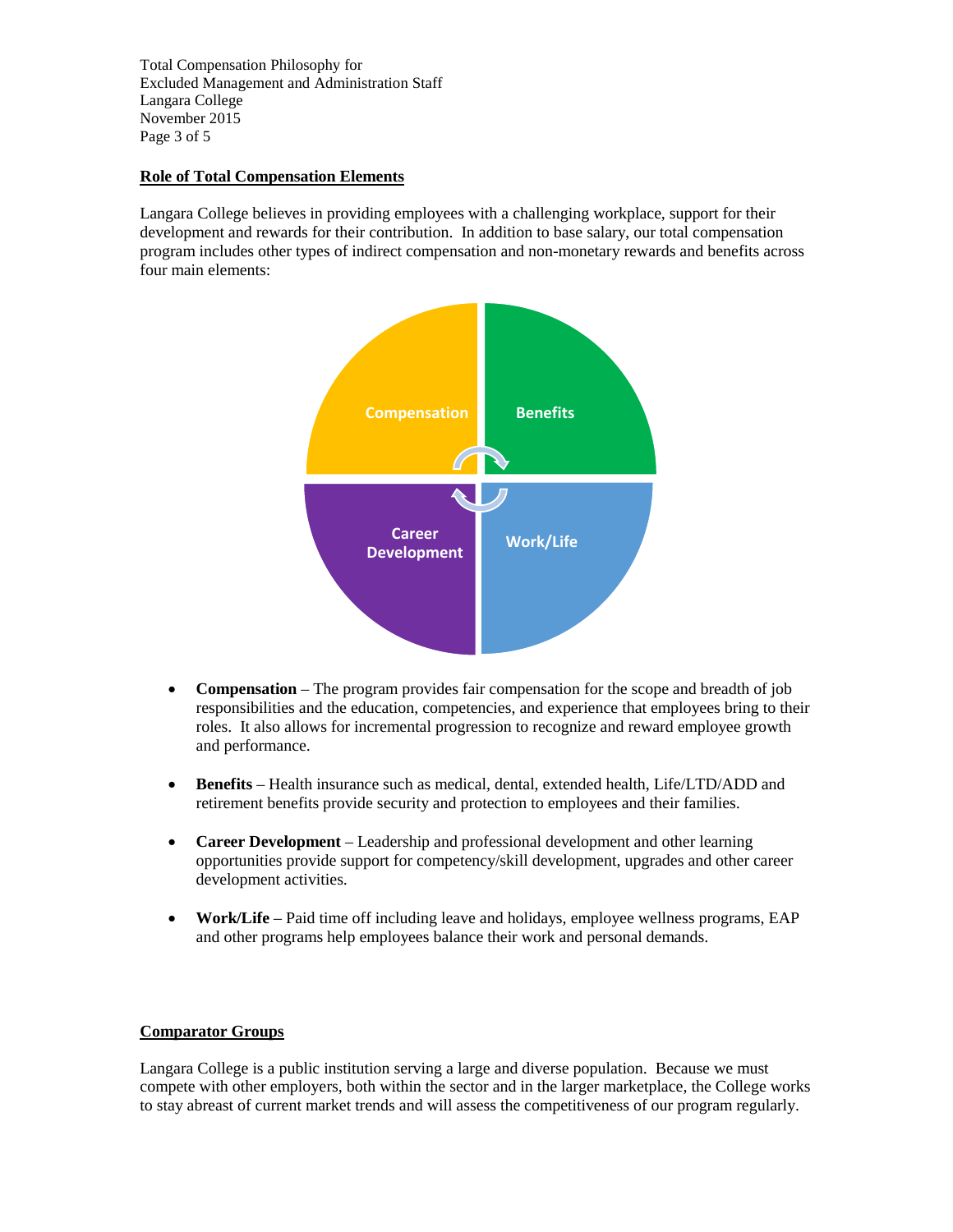Total Compensation Philosophy for Excluded Management and Administration Staff Langara College November 2015 Page 4 of 5

The College believes the appropriate comparator market is defined as one that balances public sector equity and relativity with industry-specific comparability. It includes organizations where we can attract qualified employees from and may be at risk of losing qualified employees to. Our core comparator group includes similar post-secondary institutions and other public sector organizations in BC. When considering other public sector organizations more emphasis will be given to those within the BC Public Service.

For other jobs where talent may be needed from out of province, or jobs that require skills from specific industries or from outside the public sector, or as dictated by labour market pressures, a secondary comparator group may be used. This may include the broader B.C. public or private sector as well as other urban labour markets in Canada. These sectors may be surveyed as and where necessary to ensure that local, regional, provincial and national factors are reflected in our compensation practices.

In implementing and ensuring alignment of compensation practices with its compensation philosophy, the College may consider external market data provided by the Post-Secondary Employers' Association and other sources, as well as advice it may receive from independent compensation experts, and direction from the Government with respect to relevant statutes, public policy and compensation guidelines.

## **Target Pay Positioning**

Our total compensation programs are targeted at approximately the 50<sup>th</sup> percentile or market midpoint of our comparator group.

## **Internal Equity**

Langara College considers the relative scope, responsibilities and complexities of jobs to ensure that compensation levels are fair and equitable. Market competitiveness is balanced with internal equity to ensure that the relative internal value of work is fairly recognized. Internal equity among positions of comparable value and competitiveness with appropriate external comparators and markets are also goals to be met via the application of the Compensation Philosophy.

Other factors that may influence individual employee compensation include performance, experience, and competency.

Where applicable and to the extent permissible by legislation and government public policy, the College shall maintain the integrity of the job evaluation plans and ensure their relevance to the salary structure.

### **Affordability and Sustainability**

Our total compensation program is designed and administered in a fiscally responsible manner that ensures that costs are affordable and sustainable over time.

### **Governance and Administration**

The Board of Governors is responsible for approving our overall compensation philosophy and program. The senior leadership team is responsible for the day-to-day oversight and administration of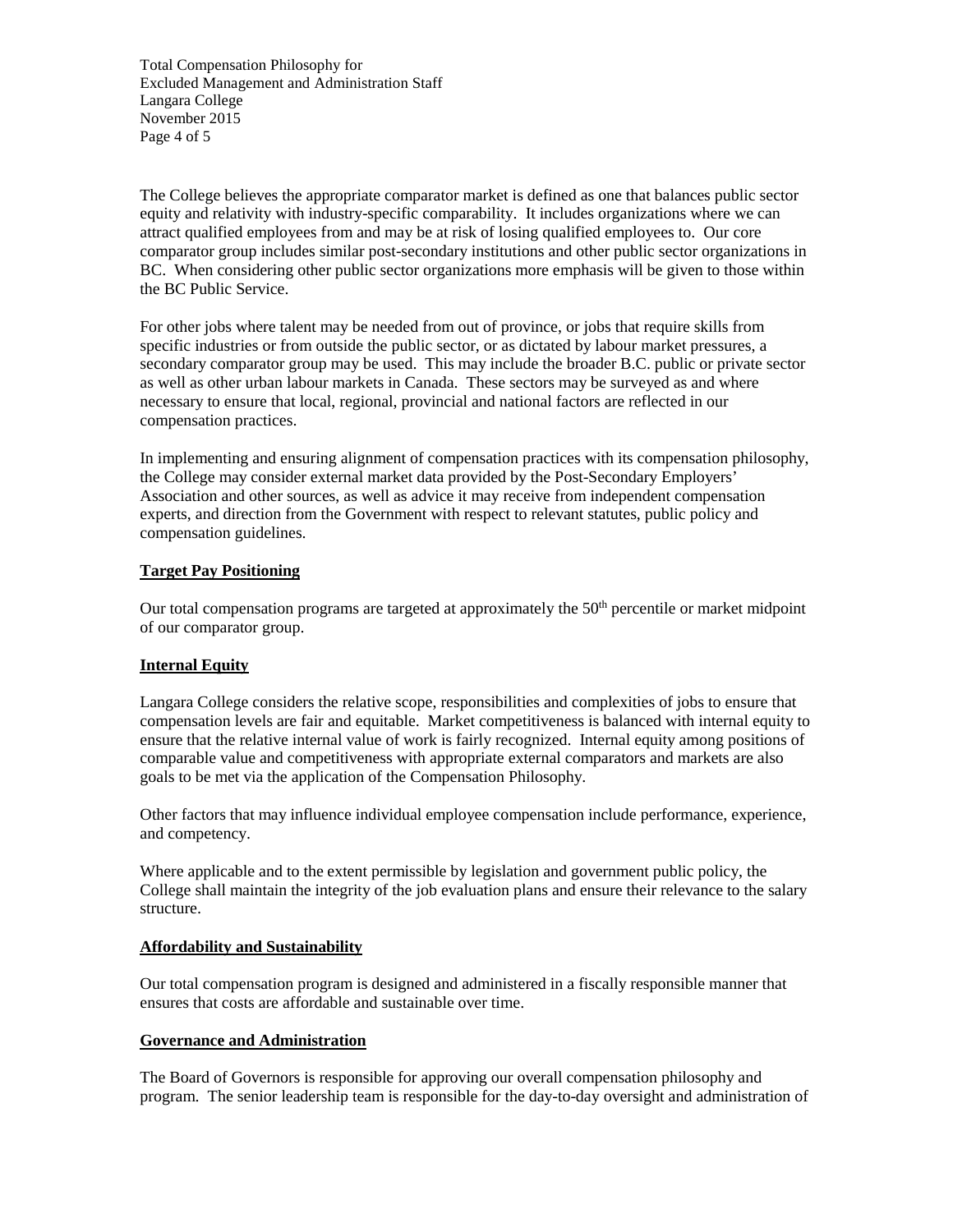Total Compensation Philosophy for Excluded Management and Administration Staff Langara College November 2015 Page 5 of 5

the program. The total compensation program may be amended from time to time, as determined by the College and as approved by the Minister.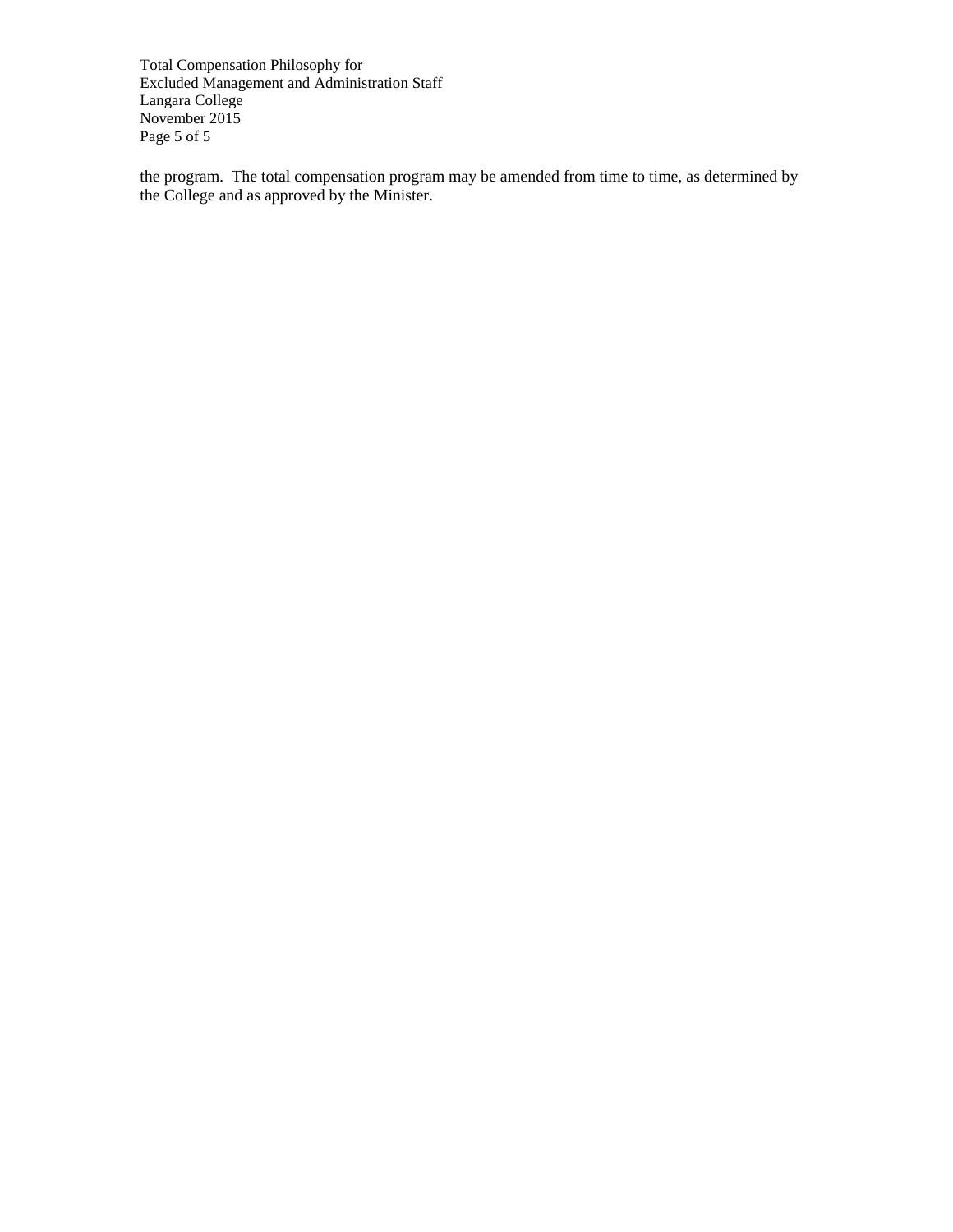# **Summary Compensation Table at 2021**

|                                                                |               |                                                          |                 |                |                                                                |                                           | <b>Previous Two Years Totals</b><br><b>Total Compensation</b> |           |
|----------------------------------------------------------------|---------------|----------------------------------------------------------|-----------------|----------------|----------------------------------------------------------------|-------------------------------------------|---------------------------------------------------------------|-----------|
| <b>Name and Position</b>                                       | <b>Salary</b> | Holdback/Bonus/<br><b>Incentive Plan</b><br>Compensation | <b>Benefits</b> | <b>Pension</b> | <b>All Other</b><br><b>Compensation</b><br>(expanded<br>below) | 2020/2021<br>Total<br><b>Compensation</b> | 2019/2020                                                     | 2018/2019 |
| Lane Trotter, President and CEO                                | \$207,262     |                                                          | \$10,597        | \$21,912       | \$8,189                                                        | \$247,960                                 | \$236,947                                                     | \$223,884 |
| Ben Cecil, Provost and Vice-President, Academic and<br>Student | \$191,900     |                                                          | \$1,262         | \$3,434        | \$10,600                                                       | \$207,196                                 | \$226,320                                                     | \$52,717  |
| Margaret Anne Heldman, Vice-President, Academic<br>(Interim)   | \$181,631     |                                                          | \$9,843         | \$19,490       |                                                                | \$210,964                                 |                                                               |           |
| Jane Mason, Vice-President, People and Culture                 | \$183,960     |                                                          | \$9,542         | \$19,268       | \$2,193                                                        | \$214,963                                 | \$206,160                                                     | \$28,428  |
| Viktor Sokha, Vice-President, Administration and Finance       | \$179,100     |                                                          | \$10,493        | \$20,635       | \$18,142                                                       | \$228,370                                 | \$219,392                                                     | \$201,983 |
| Yusuf Varachia, Vice-President, External Development           | \$202,093     |                                                          | \$10,588        | \$20,943       |                                                                | \$233,624                                 | \$42,728                                                      |           |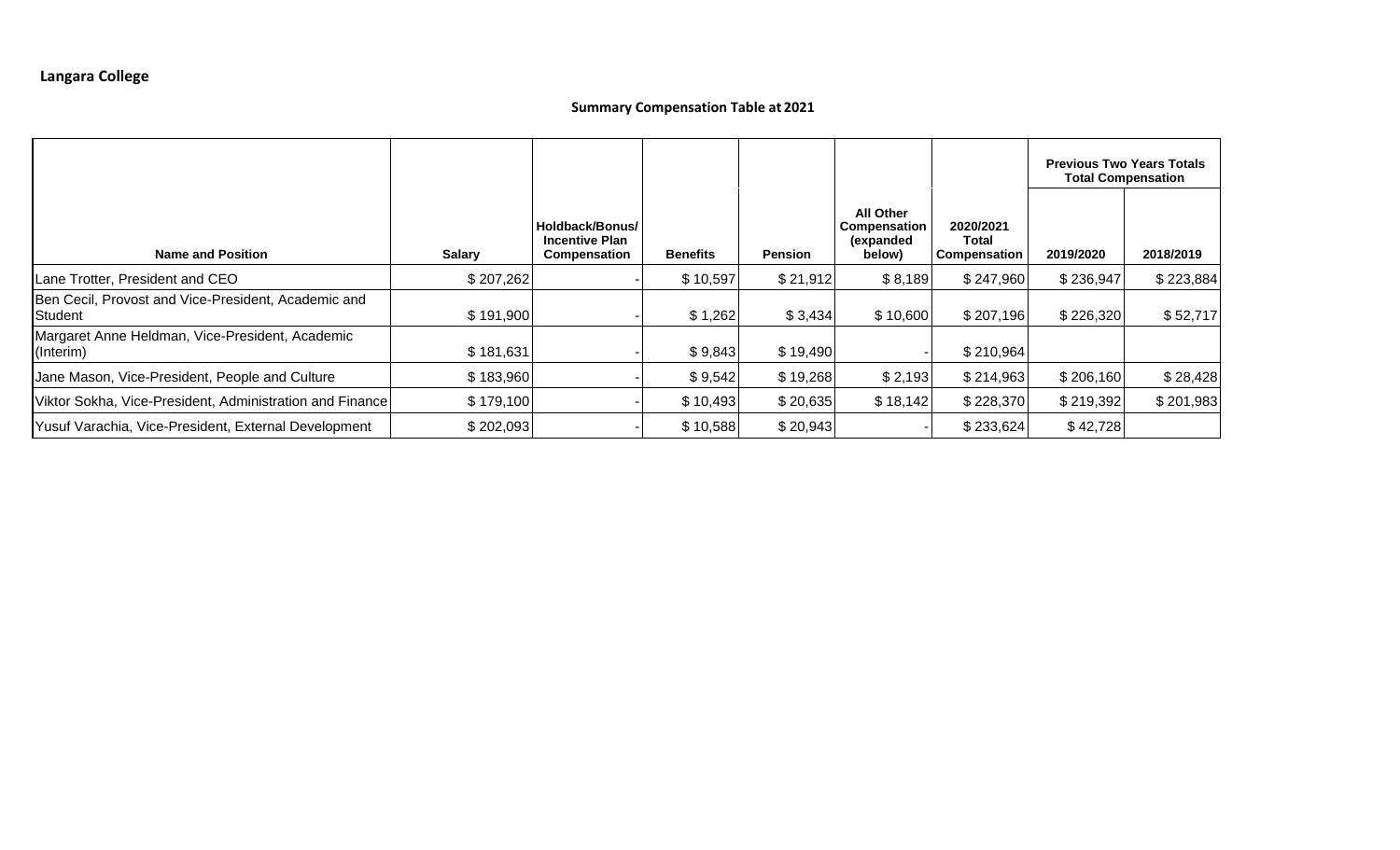# **Summary Other Compensation Table at 2021**

| <b>Name and Position</b>                                       | <b>All Other</b><br>Compensation | Severance | <b>Vacation</b><br><b>Payout</b> | <b>Paid Leave</b> | Vehicle /<br>Transportation<br><b>Allowance</b> | <b>Perquisites /</b><br>Other<br><b>Allowances</b> | Other    |
|----------------------------------------------------------------|----------------------------------|-----------|----------------------------------|-------------------|-------------------------------------------------|----------------------------------------------------|----------|
| Lane Trotter, President and CEO                                | \$8,189                          |           |                                  |                   | \$8,189                                         |                                                    |          |
| Ben Cecil, Provost and Vice-President, Academic and<br>Student | \$10,600                         |           | \$10,600                         |                   |                                                 |                                                    |          |
| Margaret Anne Heldman, Vice-President, Academic<br>(Interim)   |                                  |           |                                  |                   |                                                 |                                                    |          |
| Jane Mason, Vice-President, People and Culture                 | \$2,193                          |           | \$2,193                          |                   |                                                 |                                                    |          |
| Viktor Sokha, Vice-President, Administration and Finance       | \$18,142                         |           |                                  |                   |                                                 |                                                    | \$18,142 |
| Yusuf Varachia, Vice-President, External Development           |                                  |           |                                  |                   |                                                 |                                                    |          |